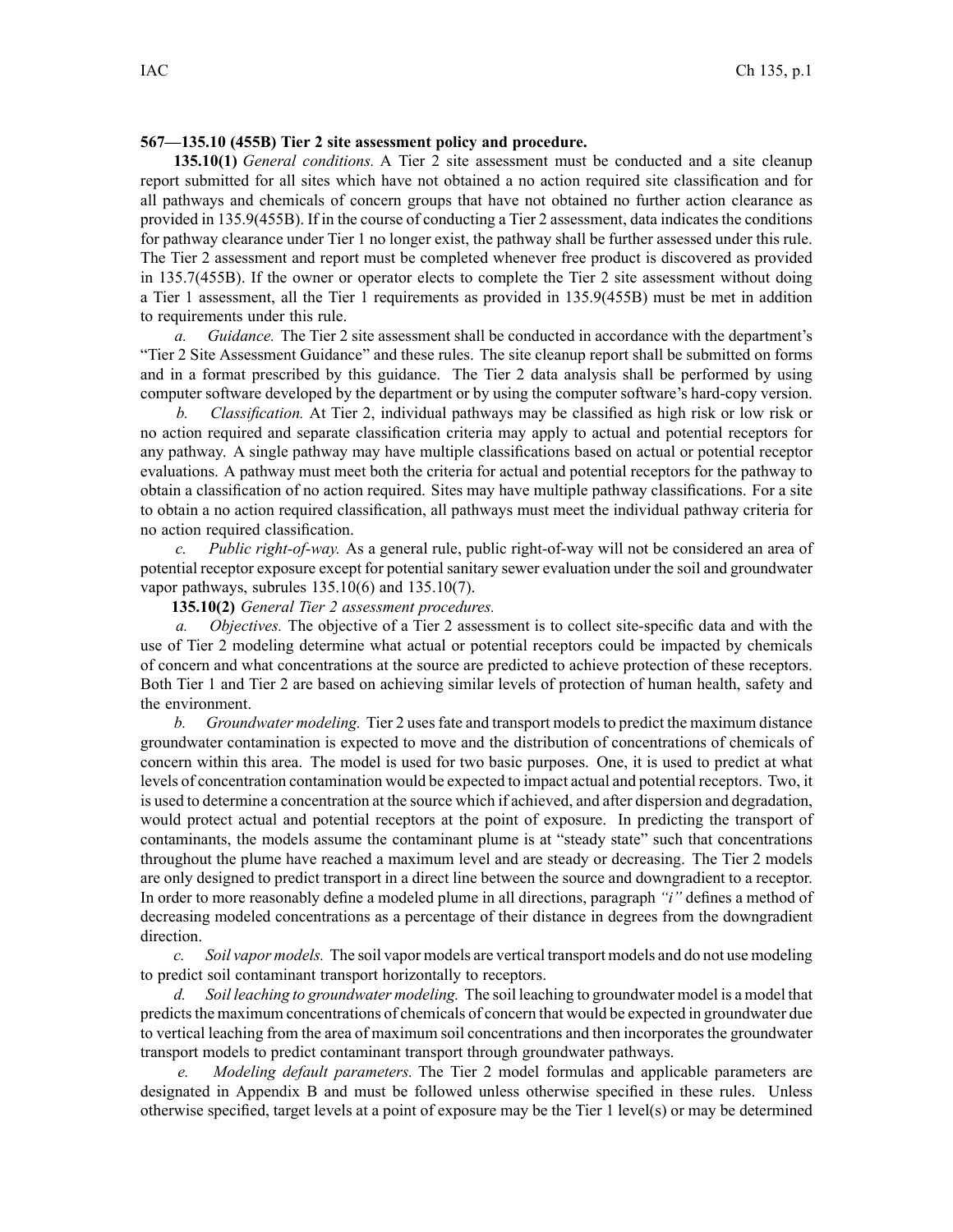using site-specific parameters. The target level at <sup>a</sup> point of exposure is calculated using the Tier 1 formulas in Appendix A and either site-specific measurements or the default values for those parameters identified as "optional" and "site-specific" in Appendix B.

*f. Source width.* The source width and source length are variables used in modeling and must be determined by the following criteria and as specified in the department's Tier 2 guidance. The following are not to be used as criteria for defining the extent of the contaminant plumes.

(1) Source width (equals  $S_w$  in models) for groundwater transport modeling. The sum of group one chemical (benzene, toluene, ethylbenzene, xylenes or "BTEX") concentrations for each groundwater sample is determined and the location of the sample with the maximum total BTEX is identified. Linear interpolation is used to estimate the area where groundwater concentrations would be expected to exceed 50 percen<sup>t</sup> of the maximum BTEX value, and this area is considered for the source width measurement. The same procedure is used to determine source width for group two chemicals, using TEH in groundwater. The width of the groundwater contamination perpendicular to estimated groundwater flow direction  $(S_w)$  is determined, and the larger of either group one or group two chemicals is used in the groundwater transport model.

(2) Source width  $(S_w)$  and source length (equals W in models) for soil leaching to groundwater transport modeling. Both the source width perpendicular to the estimated groundwater flow direction  $(S_w)$  and the source length parallel to the estimated groundwater flow direction  $(W)$  are used in the soil leaching to groundwater model. The sum of BTEX concentrations for each soil sample is determined and the location of the sample with the maximum total BTEX is identified. Concentrations from both the vadose zone and the saturated zone must be considered when determining the maximum. Linear interpolation is used to estimate the area where soil concentrations would be expected to exceed 50 percen<sup>t</sup> of the maximum BTEX value, and this area is considered for the source width and source length measurements. The same procedure is used to determine source width for group 2 chemicals, using TEH in soil. Source width and source length measurements for BTEX in groundwater are also taken following the same linear interpolation criteria in *"f"*(1) above. The source width value used in the model is the greatest of either the soilsource width measurements or the groundwatersource width measurement. The source length value used in the model is the greatest of either of the soil source length measurements or the groundwater length measurement.

(3) Estimating source width when free product is present. Groundwater from wells with free product must be analyzed for BTEX and the source width and source length are estimated using the criteria in 135.10(2)*"f"*(1) and 135.10(2)*"f"*(2) above. For those sites with approved site cleanup reports and free product presen<sup>t</sup> in wells but actual BTEX values are not available, source width and source length may be estimated in accordance with 135.10(2)*"f"*(1) and 135.10(2)*"f"*(2) using the default BTEX values for groundwater in 135.18(4) or estimated by using the area representing half the distance between wells with free product and wells without free product, whichever method is greater.

*g. Modeled simulation line.* The simulation line represents the predicted maximum extent of groundwater contamination and distribution of contaminant concentrations between the source(s) and actual or potential receptor locations. The model calculates the simulation line using maximum concentrations at the source(s) and predicting the amount of dispersion and degradation. Modeled data in the simulation line are compared with actual field data to verify the predictive validity of the model and to make risk classification decisions.

*h. Modeled site-specific target level (SSTL) line.* The modeled SSTL line represents acceptable levels of contaminant concentrations at points between and including the source(s) and an applicable point(s) of exposure or other point(s) of compliance (ex. <sup>a</sup> potential receptor point of exposure). The SSTL line is calculated by assuming an applicable target level concentration at the point(s) of exposure or point(s) of compliance and modeling back to the source to determine the maximum concentrations at the source (SSTL) that must be achieved to meet the target level at the point of exposure or compliance. Comparison of field data to this SSTL line is used to determine <sup>a</sup> risk classification and determine appropriate corrective action response.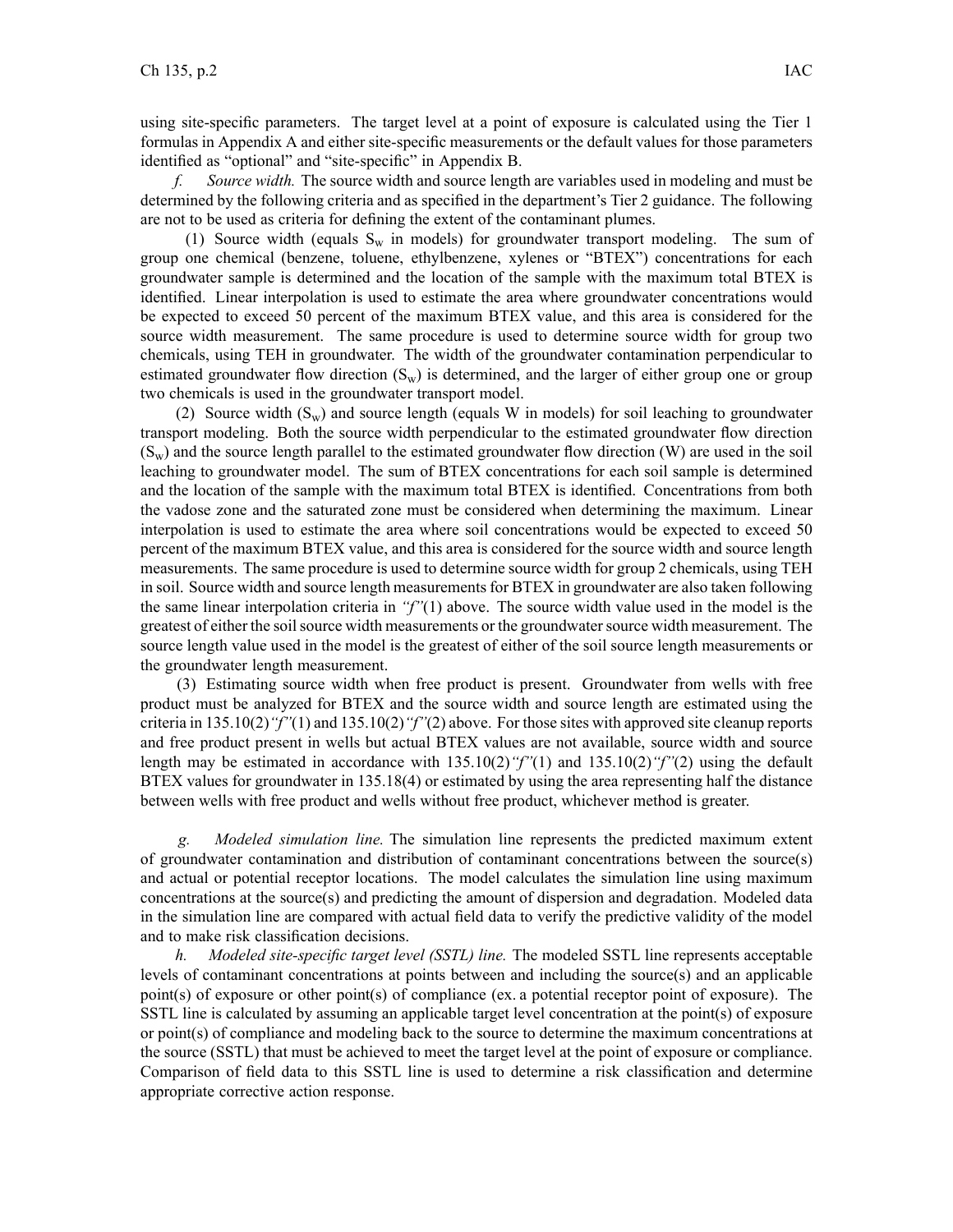*i. Crossgradient and upgradient modeling.* In determining the SSTL line and the simulation line in directions other than downgradient, the modeled contaminant concentrations are applied to reduced distances, as specified in the "Tier 2 Guidance." The modeled results are applied to 100 percen<sup>t</sup> of the distance within an angle of 30 degrees on either side of the range of downgradient directions, as specified in Tier 2 guidance. The modeled results are applied to 20 percen<sup>t</sup> of the distance in the upgradient direction and directly proportional distances between these two outer limits. If the groundwater gradient is less than 0.005 or the groundwater contaminant plume shows no definitive direction or shows directional reversals, the modeled concentrations are applied to 100 percen<sup>t</sup> of the distance in all directions from the source. As the downgradient velocity increases, the upgradient modeled distance is reduced to less than 20 percen<sup>t</sup> of the downgradient modeled distance.

*j. Plume definition.* The purpose of plume definition at Tier 2 is to obtain sufficient data to determine the impact on actual and potential receptors, to determine and confirm the highest levels of contamination, to verify the validity of the models, and to determine groundwater flow direction. The number and location of borings and monitoring wells and the specificity of plume definition will depend on the pathway or pathways being assessed and the actual or potential receptors of concern. Unless otherwise specified, groundwater and soil contamination shall be defined to Tier 1 levels for the applicable pathways. Linear interpolation between two known concentrations must be used to delineate plume extent. Samples with no concentrations detected shall be considered one-half the detection limit for interpolation purposes.

*k. Pathway completeness.* Unless <sup>a</sup> pathway has obtained clearance under Tier 1, each pathway must be evaluated at Tier 2. Pathways are generally considered complete (unless otherwise specified) and receptors affected if actual receptors or potential receptor points of exposure exist within the modeled contaminant plume using the modeled simulation line calculated to the applicable target level at <sup>a</sup> point of exposure. If the actual contaminant plume exceeds the modeled plume, the pathway is complete and must be evaluated if actual or potential points of exposure exist within <sup>a</sup> distance extending 10 percen<sup>t</sup> beyond the edge of the defined plume.

*l. Points of exposure and compliance.* For actual receptors, the point(s) of exposure is the receptor. For potential receptors, the potential receptor point(s) of exposure is determined by using actual plume definition or the modeled simulation line to determine all points which exceed the target level(s) for potential receptors. The potential receptor point(s) of exposure is the location(s) closest to the source where <sup>a</sup> receptor could reasonably exist and which is not subject to an institutional control; for example, the source is the potential receptor point of exposure if not subject to an institutional control or an adjoining property boundary line if that property is not subject to an institutional control. At Tier 2, the point(s) of exposure or potential receptor point(s) of exposure is <sup>a</sup> point of compliance unless otherwise specified. Other points of compliance are specified by rules and will generally include all points along the SSTL line for purposes of pathway and site classification and corrective action response.

*m. Group two chemicals.* At Tier 2, chemical-specific values for the four chemicals may be used or the largest of the four TEH default values. (Refer to Appendix B and department Tier 2 guidance for using the TEH conversion method for modeling.) If chemical-specific values are used, the analytical method must be approved by the department prior to its use.

#### **135.10(3) Bedrock assessment.**

*a. General.* As provided in 135.8(5), if bedrock is encountered before groundwater, special assessment procedures under this subrule apply. The Tier 2 assessment procedures apply to the extent they are not inconsistent with this subrule. The objectives of these special procedures are to avoid creating <sup>a</sup> preferential pathway for contamination through <sup>a</sup> confining layer to <sup>a</sup> bedrock aquifer; to avoid creating <sup>a</sup> preferential pathway to <sup>a</sup> fractured system, and to determine whether groundwater transport modeling can be used and, if not, what alternative procedures are required. The owner or operator may choose to conduct <sup>a</sup> Tier 3 assessment under 135.11(455B) as an alternative to proceeding under this subrule. For sites where bedrock is encountered before groundwater, there are three general categories of site conditions which determine the assessment procedures that apply: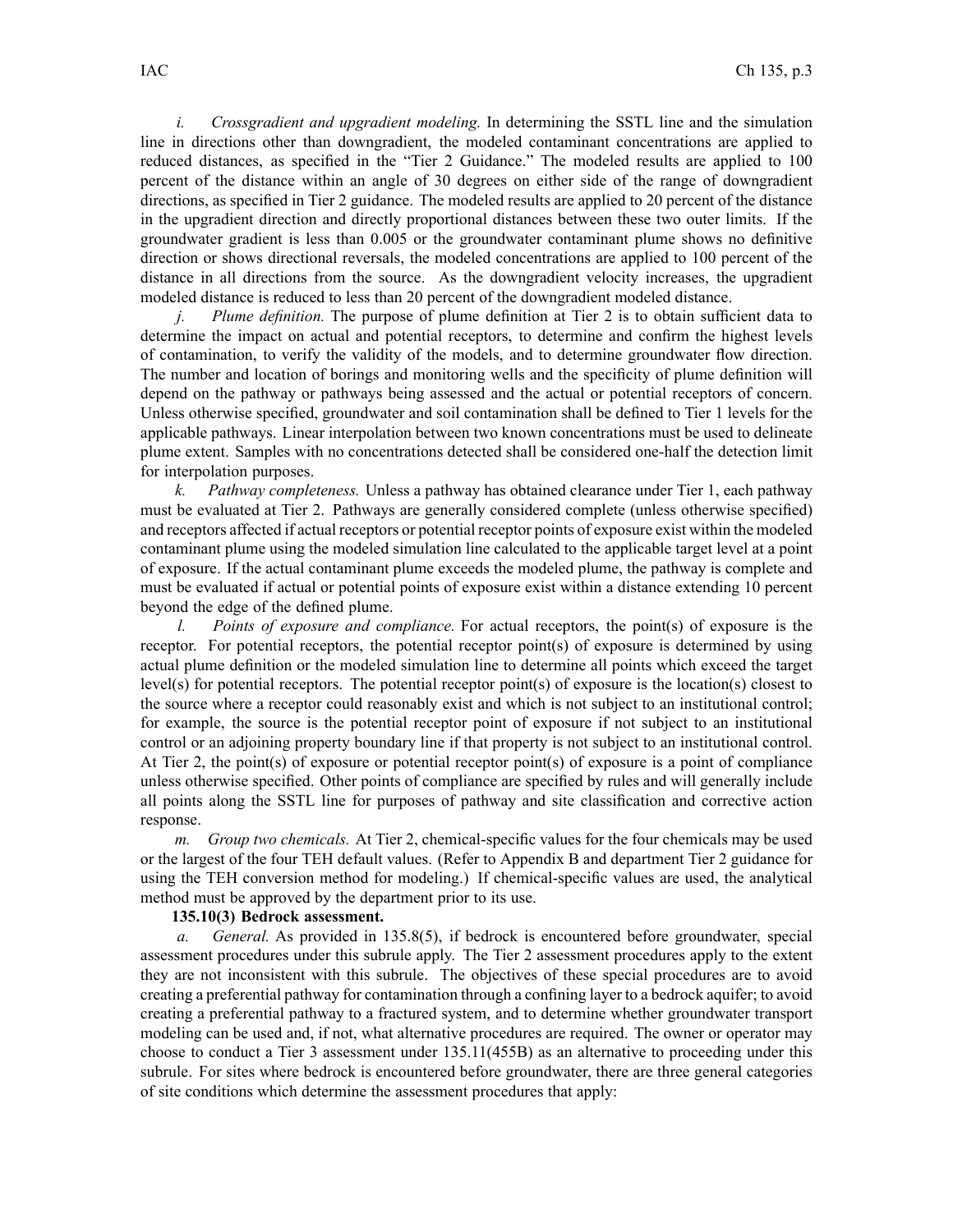(1) Nongranular bedrock. Nongranular bedrock is bedrock which is determined to not act as <sup>a</sup> granular aquifer as provided in subparagraph (2). Nongranular bedrock generally has some type of fractured system where groundwater transport modeling cannot be applied and which makes it difficult to define the extent of contamination.

(2) Granular bedrock. Granular bedrock is bedrock which is determined to act as <sup>a</sup> granular aquifer and for which monitoring wells do not exist at the source as of August 15, 1996. For purposes of this rule, <sup>a</sup> granular aquifer is one that shows no extraordinary variations or inconsistencies in groundwater elevations across the site, groundwater flow, hydraulic conductivities, or total dissolved solid concentrations among monitoring wells. Although the extent of contamination can be defined in granular bedrock, groundwater transport modeling cannot be used because there are no monitoring wells at the source.

(3) Exempt granular bedrock. Exempt granular bedrock is bedrock which is determined to act as <sup>a</sup> granular aquifer as provided in subparagraph (2) and for which monitoring wells exist at the source as of August 15, 1996. Sites in exemp<sup>t</sup> granular bedrock shall be evaluated using the normal Tier 1 or Tier 2 procedures in this rule. Nongranular bedrock is not exemp<sup>t</sup> from this subrule even if groundwater monitoring wells exist at the source.

*b. Exempt soil pathways.* The soil vapor to enclosed space pathway and the soil to plastic water lines pathway shall be assessed under the normal Tier 2 procedures in subrules 135.10(7) and 135.10(9) respectively. In all cases, the normal assessment must comply with the policy of avoiding <sup>a</sup> preferential pathway to groundwater consistent with 135.8(5) and this subrule.

*c. Soil and groundwater assessment.* The vertical and horizontal extent of soil contamination shall first be defined to Tier 1 levels for the soil leaching to groundwater pathway without drilling into bedrock. A minimum of three groundwater monitoring wells shall be located and installed between 50 to 100 feet beyond the soil contamination Tier 1 levels to avoid creating <sup>a</sup> preferential pathway. Analytical data as normally required by these rules and guidance must be obtained.

*d. Soil contamination remediation.* For all sites where soil contamination exceeds the soil leaching to groundwater Tier 1 levels, soil excavation or other active soil remediation technology must be conducted in accordance with department guidance to reduce concentrations to below this Tier 1 level. Soil remediation monitoring must be conducted in accordance with 135.12(455B).

*e. Groundwater plume definition.* If it is determined the groundwater acts in <sup>a</sup> manner consistent with <sup>a</sup> granular aquifer as provided in subparagraph *"a"*(2) and guidance but does not meet the criteria for exemption under subparagraph *"a"*(3), the plume must be defined. The policy of avoiding the creation of <sup>a</sup> preferential pathway to the bedrock aquifer in accordance with 135.8(5) must be followed.

*f. Soil leaching to groundwater ingestion pathway.* Under this subrule, the soil leaching to groundwater pathway only need be evaluated in combination with the groundwater ingestion pathway. Because of the policies requiring soil remediation to the soil leaching to groundwater Tier 1 levels under paragraphs *"d"* and *"k,"* the soil leaching pathway target levels applicable to other groundwater transport pathways and other soil pathways would not be exceeded. If <sup>a</sup> soil leaching to groundwater Tier 1 level is exceeded, the pathway is high risk.

*g. Special procedures for the groundwater ingestion pathway.*

(1) A protected groundwater source is assumed without measurements of hydraulic conductivity for all sites designated as granular or nongranular bedrock.

(2) Groundwater well receptor evaluation for granular and nongranular bedrock designations. All drinking and non-drinking water wells within 1,000 feet of the source must be identified and tested for chemicals of concern. All public water supply systems within one mile of the source must be identified and raw water tested for chemicals of concern. If no drinking water wells are located within 1,000 feet of the source, all the area within 1,000 feet is considered <sup>a</sup> potential receptor point of exposure.

(3) Target levels. The following target levels apply regardless of granular aquifer designation. If drinking water wells are within 1,000 feet of the source, the applicable target level is the groundwater ingestion pathway Tier 1 level for actual receptors. If non-drinking water wells are within 1,000 feet of the source, the applicable target level is the groundwater ingestion pathway Tier 1 level for potential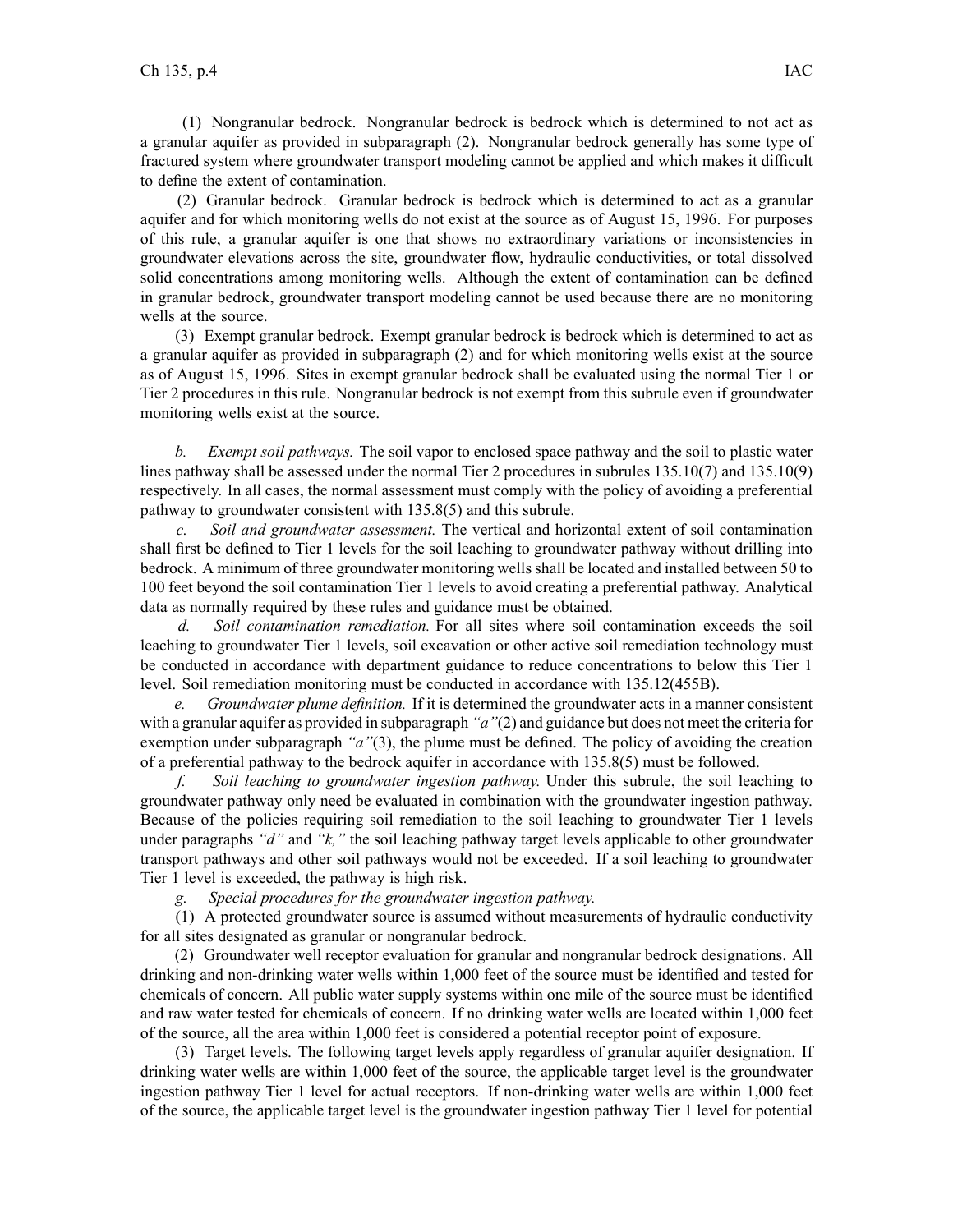receptors. For potential wells, the applicable target level is the groundwater ingestion pathway Tier 1 level for potential receptors.

(4) Sentry well. If the Tier 1 level for actual receptors is exceeded at sites designated as granular bedrock and the receptor has not ye<sup>t</sup> been impacted, <sup>a</sup> monitoring wellshall be placed between the source and an actual receptor, outside the defined plume and approximately 200 feet from the actual receptor. For alternative well placement, the certified groundwater professional must provide justification and obtain department approval. This monitoring well is to be used for monitoring potential groundwater contamination of the receptor.

(5) High risk classification. A site where bedrock is encountered before groundwater shall be classified high risk for this pathway if any of the following conditions exist regardless of granular aquifer determination: The target level at any actual receptor is exceeded; drinking water well receptors are presen<sup>t</sup> within 1,000 feet and groundwater concentrations in any monitoring well exceed the groundwater ingestion Tier 1 level for actual receptors; non-drinking water wells are within 1,000 feet and groundwater concentrations in any monitoring well exceed the groundwater ingestion pathway Tier 1 level for potential receptors; or for sites designated nongranular bedrock, if groundwater concentrations for chemicals of concern from any public water system well within one mile of the source exceed 40 percen<sup>t</sup> of the Tier 1 level for actual receptors, and groundwater concentrations in any monitoring well exceed the groundwater ingestion Tier 1 level for actual receptors. Corrective action shall be undertaken as provided in paragraph *"k."*

(6) Low risk classification. Sites without an actual receptor within 1,000 feet shall be classified as low risk for this pathway if no high risk conditions exist, and the Tier 1 level for potential receptors is exceeded. The site is subject to monitoring as provided in paragraph *"l."* If an actual receptor exists within 1,000 feet, <sup>a</sup> site designated as granular or nongranular bedrock shall be classified low risk for this pathway when soil contamination has been removed or remediated to below the soil leaching to groundwater Tier 1 levels, and all groundwater monitoring wells are non-detect or below the applicable target level for actual and potential receptors. A site may be reclassified to no action required for this pathway after all monitoring wells meet the exit monitoring criteria asspecified in paragraph *"l."* (NOTE: Exit monitoring is required because groundwater monitoring wells are not located at the source or if they are, the data is highly unreliable given the nature of bedrock.) If actual receptors do not exist or have been properly plugged and concentrations exceed the Tier 1 level for potential receptors, institutional controls and notification to permitting authorities may be employed in accordance with 135.10(4)*"i."* The institutional control must prohibit use of groundwater for 1,000 feet.

# *h. Special procedures for the groundwater vapor to enclosed space pathway.*

(1) Soil gas plume. Soil gas measurements must be taken regardless of granular aquifer determination and in accordance with Tier 2 guidance to determine <sup>a</sup> soil gas plume. Soil gas where practical should be measured at the soil-bedrock interface. At <sup>a</sup> minimum, soil gas must be measured at the suspected area of maximum contamination and near the three monitoring wells with the highest concentrations that exceed the Tier 1 level for the groundwater to enclosed space pathway. Where the plume has been defined, soil gas measurements should be taken near wells exceeding the Tier 1 level. Other soil gas measurements must be taken as needed to define the extent of contamination where soil gas measurements exceed the soil gas vapor target levels.

(2) The soil gas target levels are those defined in 135.10(7)*"f."*

(3) High risk classification. A site designated as granular or nongranular bedrock shall be classified high risk for this pathway if an actual confined space receptor exists within 50 feet of the soil gas plume based on the soil gas target level as defined in 135.10(6).

(4) Low risk classification. Asite designated as granular or nongranular bedrock shall be classified as low risk for this pathway if the soil gas exceeds the vapor target level at any point and no actual confined space receptors exist within 50 feet of the soil gas contaminant plume.

- *i. Special procedure for the groundwater to plastic water line pathway.*
- (1) Target level. The applicable target level is the Tier 1 level for plastic water lines.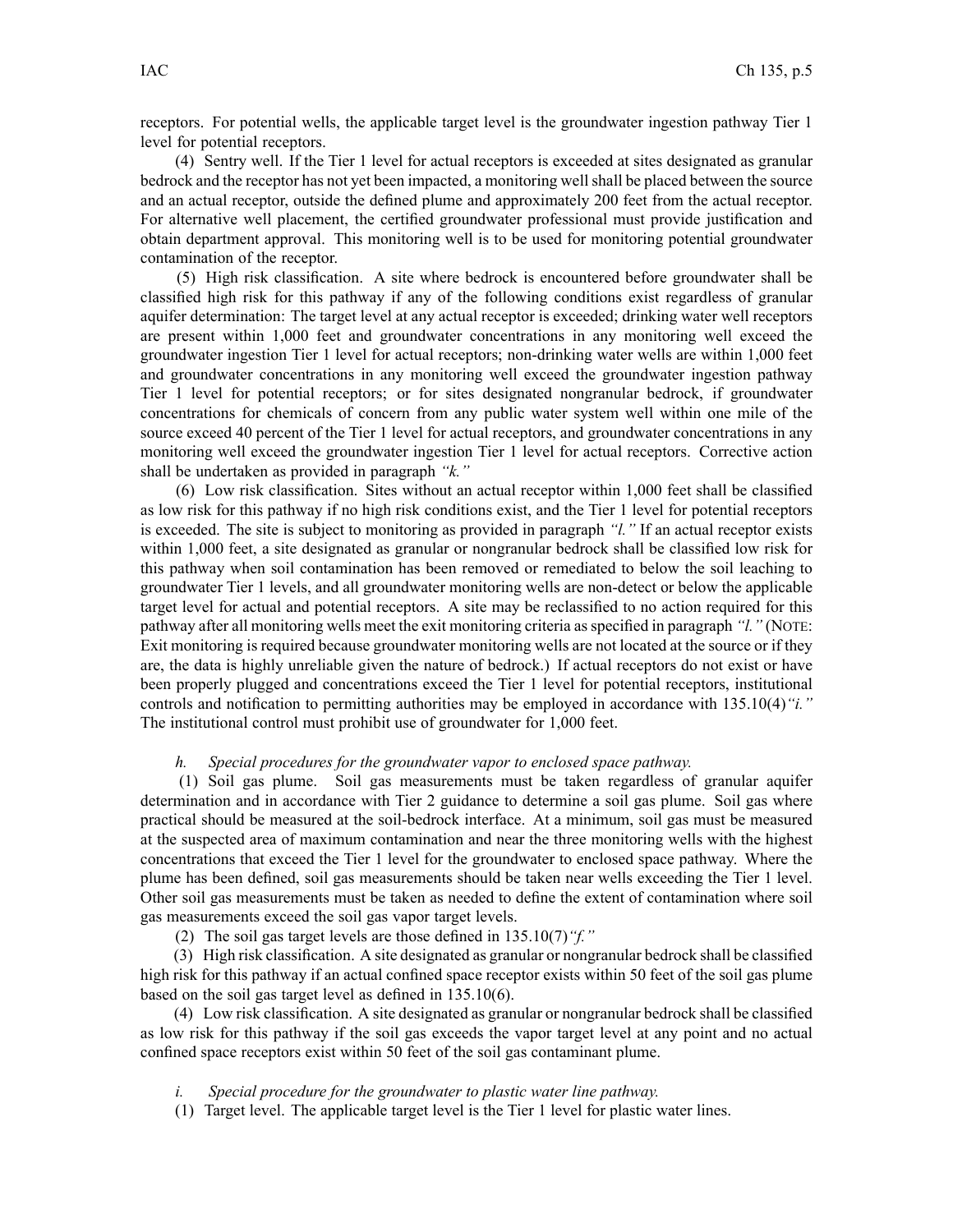(2) High risk classification. A site designated as granular or nongranular bedrock shall be classified high risk for this pathway if the highest groundwater elevation is higher than three feet below the bottom of <sup>a</sup> plastic water line as provided in 135.10(8)*"a"*(1), risk classification cannot be determined as provided in 135.12(455B) due to limitations on placement of monitoring wells, and plastic water lines exist within 200 feet of <sup>a</sup> monitoring well which exceeds the Tier 1 level.

*j. Special procedures for the surface water pathway.* Any surface water body within 200 feet of the source must be evaluated under the following forsites designated as granular or nongranular bedrock. The provisions of 135.10(10) apply to the extent they are not inconsistent with the following, including the visual inspection requirements.

(1) Point of compliance. The monitoring well closest to the surface water body must be used asthe point of compliance to evaluate impacts to designated use segments as described in 135.10(10) and for general use segments that fail the visual inspection criteria of 135.10(10)*"b."* If the surface water criteria is exceeded for <sup>a</sup> designated use segment, an allowable discharge concentration must be calculated and met at the point of compliance. For general use segments failing the visual inspection criteria, the acutely toxic target level must be met at the point of compliance.

(2) High risk classification. A site designated as granular or nongranular bedrock shall be classified high risk for this pathway if the surface water body is within 200 feet of the source, risk classification cannot be determined as per 135.12(455B) due to limitations on placement of monitoring wells, and the monitoring well closest to the designated use segmen<sup>t</sup> exceeds the allowable discharge concentration. A general use segmen<sup>t</sup> failing the visual inspection criteria is high risk if, after the sheen is removed, the monitoring well closest to the general use segmen<sup>t</sup> exceeds the acutely toxic target level.

(3) Low risk classification. If the allowable discharge concentration is not exceeded at the point of compliance, the site shall be classified as low risk for this pathway and subject to monitoring under paragraph *"l."* The monitoring well closest to the receptor shall serve as the sentry well for monitoring purposes.

*k. High risk corrective action response.* Owners and operators have the option to conduct <sup>a</sup> Tier 3 assessment in accordance with 135.11(455B).

(1) Groundwater ingestion pathway. For high risk sites, where soil exceeds the soil leaching to groundwater Tier 1 level for actual receptors, soil excavation or other active remediation of soils must be conducted in accordance with department guidance to reduce soil concentrations below the soil leaching Tier 1 level. Corrective action other than monitoring of groundwater is required at sites designated as nongranular bedrock if the actual receptor has been or is likely to be impacted. Corrective action other than monitoring of groundwater is required at sites designated as granular bedrock if the actual receptor has been impacted or the sentry well required by 135.10(3)*"g"*(4) has been impacted above Tier 1 levels. Acceptable corrective action for impacted or vulnerable groundwater wells may include active remediation, technological controls, institutional controls, well plugging, relocation, and well reinstallation with construction measures sufficient to preven<sup>t</sup> contaminant infiltration to the well and to preven<sup>t</sup> formation of <sup>a</sup> preferential pathway.

(2) Groundwater ingestion pathway high risk monitoring. For high risk sites designated as nongranular or granular bedrock, if the soil concentrations do not exceed the soil leaching to groundwater Tier 1 levels or have been reduced to this level by corrective action, and corrective action of groundwater is not required as in subparagraph (1), these sites shall be subject to groundwater monitoring as provided in paragraph *"l."* Corrective action other than monitoring of groundwater is required at sites designated as granular bedrock if groundwater concentrations exceed the applicable target level less than 200 feet from an actual receptor. Reevaluation of the potential for impact to actual receptors is required at sites designated as nongranular bedrock if concentrations from monitoring wells increases more than 20 percen<sup>t</sup> of the previous samples.

(3) Other pathways. For high risk sites other than groundwater ingestion, active remediation must be conducted to reduce concentrations below the applicable target levelsincluding the use of institutional and technological controls.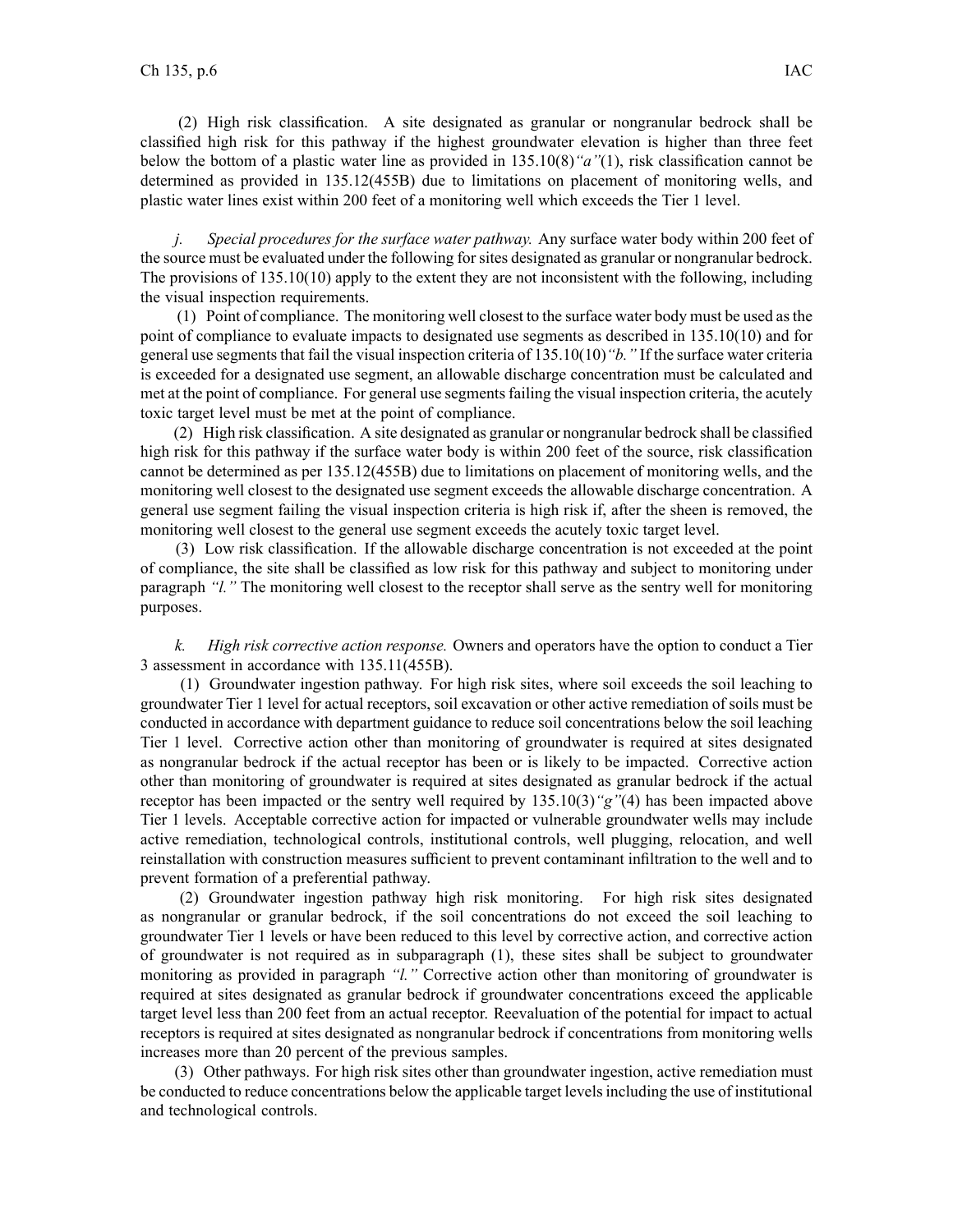*l. Monitoring.* For high and low risk sites, annual monitoring at <sup>a</sup> minimum is required as specified below, and potential receptor status for low risk sites must be confirmed. Annual monitoring may be used to meet the exit requirements for no action required classification in accordance with paragraph *"m."*

(1) Groundwater in nongranular bedrock designations. All groundwater monitoring wells must be monitored at least annually.

(2) Groundwater in granular bedrock designations. The following monitoring wells must be monitored at least annually: <sup>a</sup> well with detected levels of contamination closest to the leading edge of the groundwater plume between the source and the receptor, and <sup>a</sup> sentry well with concentrations below the applicable target level consistent with subparagraph *"g"*(4) and paragraph*"j."*

(3) Soil gas. For sites where the soil gas target level is exceeded, annual monitoring of soil gas is required at the suspected area of maximum contamination and between the soil gas plume and any actual receptors within 100 feet of the soil gas plume.

*m. No action required classification.* A site may be given <sup>a</sup> no action required classification after conducting <sup>a</sup> Tier 2 assessment as provided in this subrule if maximum soil concentrations do not exceed the Tier 1 levels for the soil leaching pathway, and if groundwater exit monitoring criteria and soil gas confirmation sampling are met as specified below.

(1) Groundwater in nongranular bedrock designations. Exit monitoring requiresthatsamplesfrom all groundwater monitoring wells must not exceed the applicable target levels for annual sampling for three consecutive years.

(2) Groundwater in granular bedrock designations. Exit monitoring must be met in two ways: A monitoring well between the source and the receptor must not exceed applicable target levels for three sampling events, and samples must be separated by at least six months; and the three most recent consecutive groundwater samples from <sup>a</sup> monitoring well between the source and the receptor with detected levels of contamination must show <sup>a</sup> steady or declining trend and meet the following criteria: The first of the three samples must be more than detection limits, concentrations cannot increase more than 20 percen<sup>t</sup> from the first of the three samples to the third sample; concentrations cannot increase more than 20 percen<sup>t</sup> of the previous sample; and samples must be separated by at least six months.

(3) Soil gas. Confirmation sampling for soil gas must be conducted as specified in 135.12(6)*"c."*

*n.* After receiving <sup>a</sup> no action required classification, all monitoring wells must be properly plugged in accordance with 567—Chapters 39 and 49.

**135.10(4)** *Groundwater ingestion pathway assessment.*

*a. Pathway completeness.* Unless cleared at Tier 1, this pathway is complete and must be evaluated under any of the following conditions: (1) the first encountered groundwater is <sup>a</sup> protected groundwater source; or (2) there is <sup>a</sup> drinking water well or <sup>a</sup> non-drinking water well within the modeled groundwater plume or the actual plume as provided in 135.10(2)*"j"* and 135.10(2)*"k."*

*b. Receptor evaluation.* All drinking and non-drinking water wells located within 100 feet of the largest actual plume (defined to the appropriate target level for the receptor type) must be tested, at <sup>a</sup> minimum, for chemicals of concern as par<sup>t</sup> of the receptor evaluation. Actual plumes refer to groundwater plumes for all chemicals of concern. Untreated or raw water must be collected for analysis unless it is determined to be infeasible or impracticable.

All existing drinking water wells and non-drinking water wells within the modeled plume or the actual plume as provided in paragraph *"a"* must be evaluated as actual receptors. Potential receptors only exist if the groundwater is <sup>a</sup> protected groundwater source. Potential receptor points of exposure are those points within the modeled plume or actual plume that exceed the potential point of exposure target level. The point(s) of compliance for actual receptor(s) is the receptor. The point(s) of compliance for potential receptor(s) is the potential receptor point of exposure as provided in 135.10(2)*"j"* and 135.10(2)*"k."*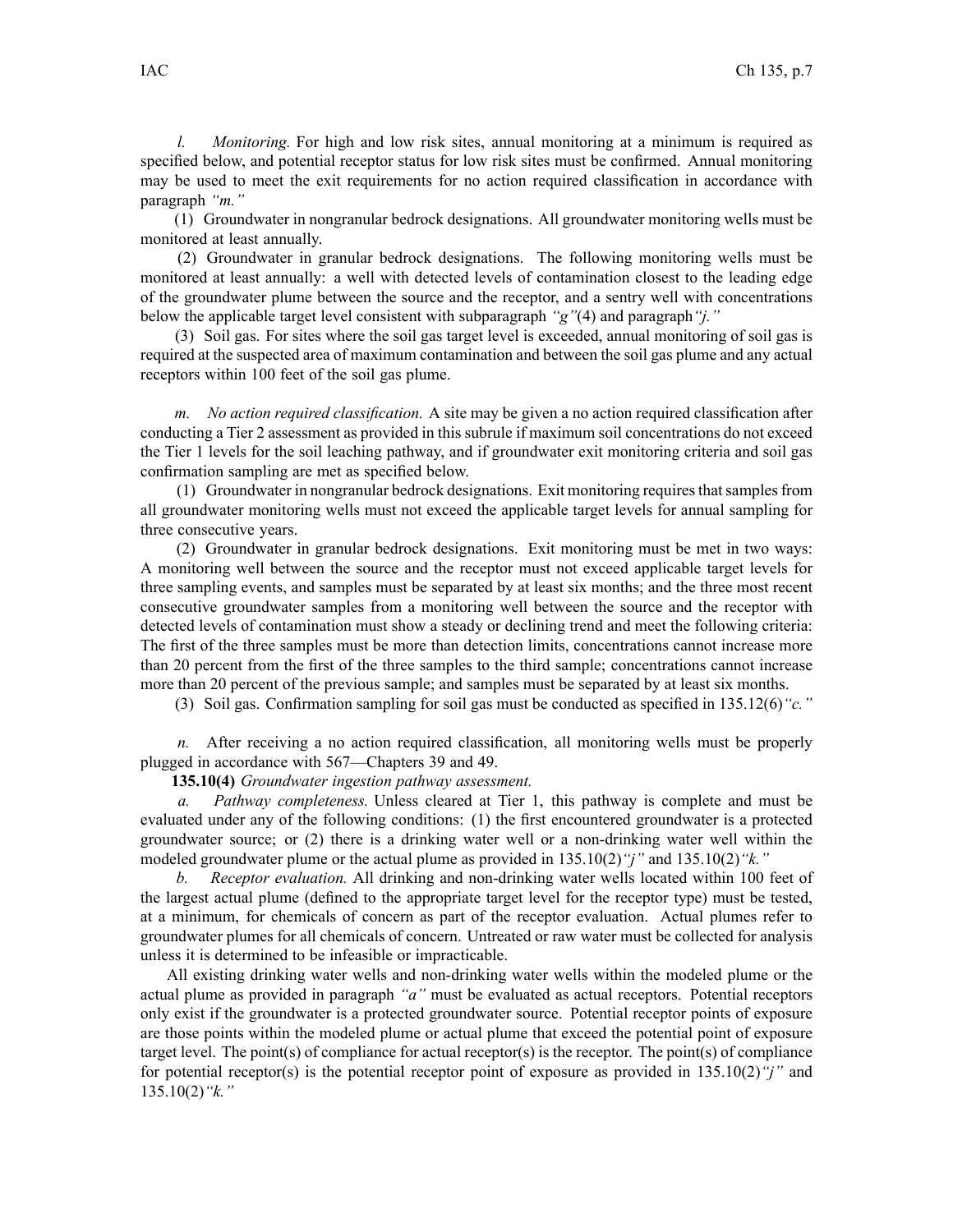*Target levels.* For drinking water wells, the target level at the point(s) of exposure is the Tier 1 level for actual receptors. For non-drinking water wells, the target level at the point(s) of exposure is the Tier 1levels for potential receptors. For potential receptors, the target level at the potential receptor point(s) of exposure is the Tier 1 level for potential receptors.

*d.* The soil leaching to groundwater pathway must be evaluated in accordance with 135.9(5) if this pathway is complete.

*e. Modeling.* At Tier 2, the groundwater well located within the modeled plume is assumed to be drawing from the contaminated aquifer, and the groundwater transport model is designed to predict horizontal movement to the well. If the groundwater professional determines that assessment of the vertical movement of contamination is advisable to determine the potential or actual impact to the well source, <sup>a</sup> Tier 3 assessment of this vertical pathway may be conducted. The groundwater professional shall submit a work plan to the department specifying the assessment methods and objectives for approval in accordance with 135.11(455B). Factors which should be addressed include, but are not limited to, well depth and construction, radius of influence, hydrogeologic separation of aquifer, preferential pathways, and differing water quality characteristics.

*f. Public water supply well assessment.* Rescinded IAB 3/11/09, effective 4/15/09.

*g. Plume definition.* The groundwater plume shall be defined to the applicable Tier 1 level for actual receptors except, where there are no actual receptors and the groundwater is <sup>a</sup> protected groundwater source, the plume shall be defined to the Tier 1 level for potential receptors.

*h. Pathway classification.* This pathway shall be classified as high risk, low risk or no action required in accordance with 135.12(455B).

*i. Corrective action response.* Corrective action must be conducted in accordance with 135.12(455B). Abandonment and plugging of wells in accordance with 567—Chapters 39 and 49 is an acceptable corrective action response.

*j. Use of institutional controls.* The use of institutional controls may be used to obtain no action required pathway classification. If the pathway is complete and the concentrations exceed the applicable Tier 1 level(s) for actual receptors, the drinking or non-drinking water well must be properly plugged in accordance with 567—Chapters 39 and 49 and the institutional control must prohibit the use of <sup>a</sup> protected groundwater source (if one exists) within the actual or modeled plume as provided in 135.10(2)*"j"* and 135.10(2)*"k."* If the Tier 1 level is exceeded for potential receptors, the institutional control must prohibit the use of <sup>a</sup> protected groundwater source within the actual or modeled plume, whichever is greater. If concentrations exceed the Tier 1 level for drinking water wells and the groundwater is <sup>a</sup> protected groundwater source, the owner or operator must provide notification of the site conditions on <sup>a</sup> department form to the department water supply section, or if <sup>a</sup> county has delegated authority, then the designated county authority responsible for issuing private water supply construction permits or regulating non-public water well construction as provided in 567—Chapters 38 and 49.

*k. Notification of well owners.* Upon receipt of <sup>a</sup> Tier 2 site cleanup repor<sup>t</sup> and as soon as practicable, the department shall notify the owner of any public water supply well identified within the Tier 2 site cleanup repor<sup>t</sup> that <sup>a</sup> leaking underground storage tank site is within 2,500 feet and an assessment has been performed.

# **135.10(5)** *Soil leaching to groundwater pathway assessment.*

*a. General.* The soil leaching to groundwater pathway is evaluated using <sup>a</sup> one-dimensional model which predicts vertical movement of contamination through soil to groundwater and transported by the groundwater to <sup>a</sup> receptor. The model is used to predict the maximum concentrations of chemicals of concern that would be presen<sup>t</sup> in groundwater beneath <sup>a</sup> source which is representative of residual soil contamination and maximum soil concentrations. The predicted groundwater concentrations then must be used as <sup>a</sup> groundwater source concentration to evaluate its impact on other groundwater transport pathways, including the groundwater ingestion pathway, the groundwater vapor pathway, the groundwater plastic line pathway and the surface water pathway.

*b. Pathway completeness.* This pathway is complete whenever <sup>a</sup> groundwater transport pathway is complete as provided in this rule.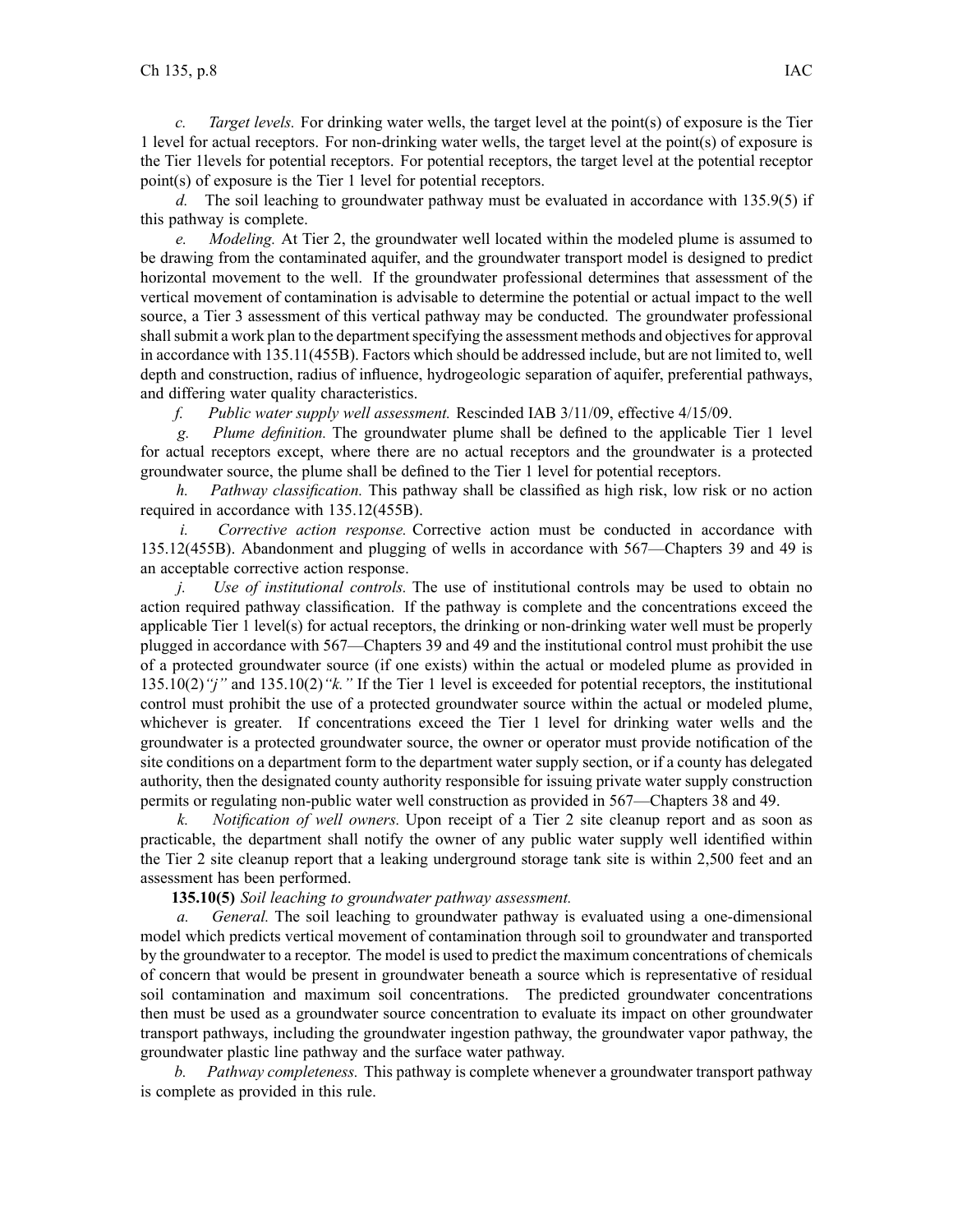*c. Plume definition.* The soil plume shall be defined to the Tier 1 levels for the soil leaching to groundwater pathway.

*d. Receptor evaluation.* Receptors for this pathway are the same as the receptors for each complete groundwater transport pathway.

*e. Modeling and target levels.* The soil and groundwater parameters shall be measured as provided in 135.10(2).

The soil leaching to groundwater model shall be used to calculate the predicted groundwater source concentration. Each applicable groundwater transport pathway model shall then be used in accordance with the rules for that pathway to predict potential impact to actual receptors, the location of potential receptor points of exposure and the site-specific target level (SSTL) in groundwater at the source. This SSTL then is used to calculate <sup>a</sup> SSTL for soil at the source. If the soil concentrations exceed the SSTL for soil, corrective action response shall be evaluated.

*f. Corrective action response.* If the maximum soil concentration at the source exceeds the SSTL for soil for actual or potential receptors, corrective action must be taken in accordance with 135.12(455B).

**135.10(6)** *Groundwater vapor to enclosed space pathway assessment.*

*a. Pathway completeness.* Unless cleared at Tier 1, this pathway is always considered complete for purposes of Tier 2.

*b. Explosive vapor survey.* If an explosive vapor survey has not been conducted as par<sup>t</sup> of <sup>a</sup> Tier 1 assessment, an explosive vapor survey of enclosed spaces must be conducted during the Tier 2 assessment in accordance with 135.9(6)*"b"* and procedures outlined in the department's Tier 1 guidance.

*c. Confined space receptor evaluation.* Actual and potential receptors are evaluated at Tier 2 for this pathway.

(1) Actual receptors. An existing confined space within the modeled groundwater plume or the actual groundwater plume as provided in 135.10(2)*"j"* and 135.10(2)*"k"* is an actual receptor. For the purpose of Tier 2, <sup>a</sup> confined space is <sup>a</sup> basement in <sup>a</sup> building occupied by humans. Buildings constructed with <sup>a</sup> concrete slab on grade or buildings constructed without <sup>a</sup> concrete slab, but with <sup>a</sup> crawl space are not considered confined spaces. Sanitary sewers are considered confined space receptors and preferential pathways if an occupied building exists within 200 feet of where the sewer line crosses over or through actual or modeled groundwater contamination which exceeds the target levels calculated for sewers. The sanitary sewer includes its utility envelope. The point of exposure is the receptor and points of compliance include the locations where target level measurements may be taken as provided in paragraphs *"f"* and *"g."*

(2) Potential receptors. Potential receptors are confined spacesthat do not presently exist but could exist in the future. Areas within the actual groundwater plume perimeter or modeled groundwater plume perimeter are considered potential receptor points of exposure. Potential receptors are evaluated and target levels established based on the current zoning as provided in paragraph *"f."* The potential receptor point of exposure is <sup>a</sup> point of compliance.

*d.* Owners and operators may be required to address vapor inhalation hazards in occupied spaces other than confined spaces as defined in these rules when evidence arises which would give the department <sup>a</sup> reasonable basis to believe vapor hazards are presen<sup>t</sup> or may occur.

*e. Plume definition.*

(1) The soil plume must be defined in accordance with 135.10(2)*"f"* for the purposes of estimating source width and source length used in soil leaching to groundwater and groundwater transport models.

(2) The groundwater plume must be defined to the target levels derived from site-specific data as provided in paragraph *"f."*

*f. Target levels.* Target levels can be based on groundwater concentrations, soil gas measurements, and indoor vapor measurements as provided below.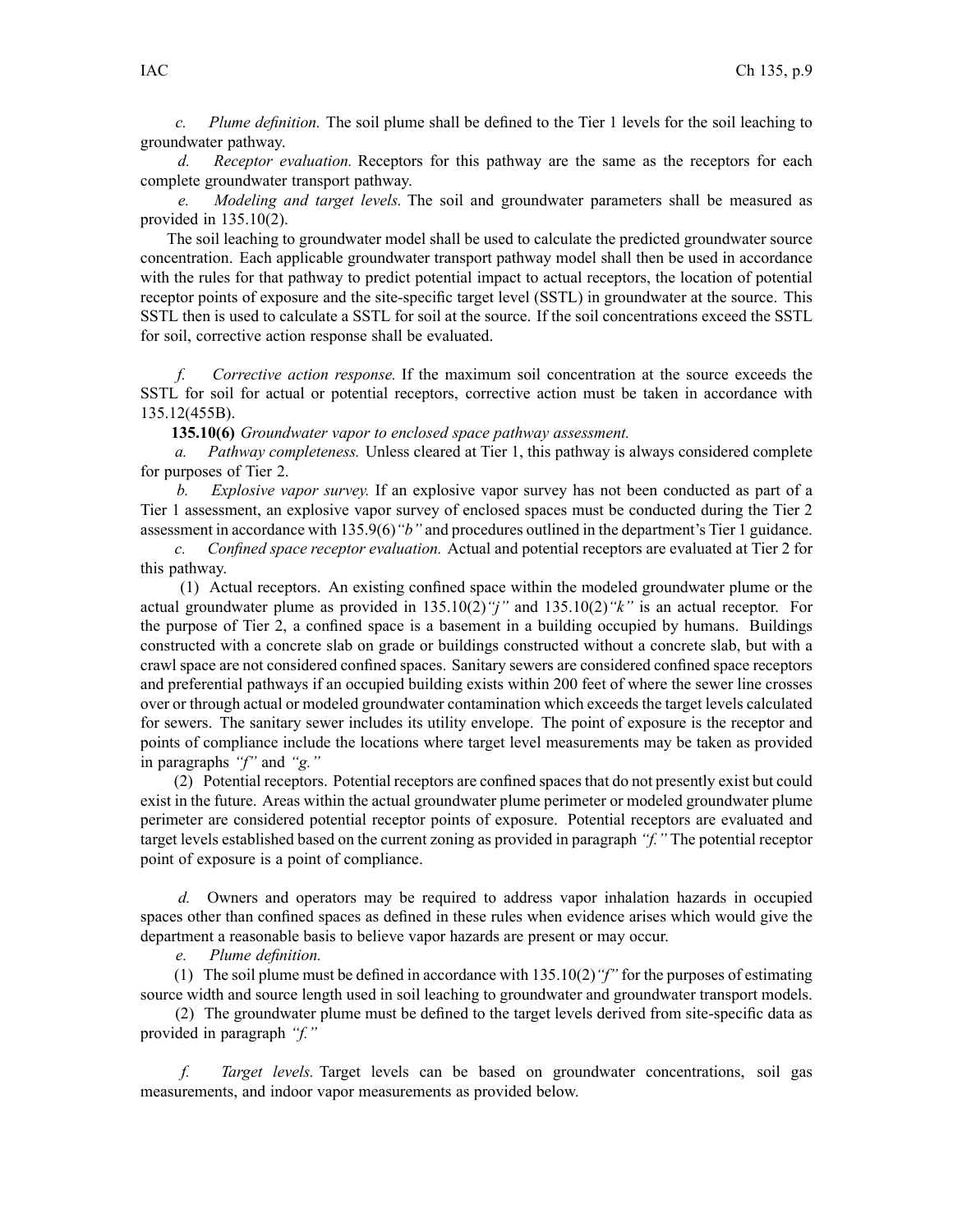(1) For actual receptors and potential receptors, groundwater modeling as provided in 135.10(2) is used to calculate the groundwater concentration target level at the point of exposure. Default residential exposure factors, default residential building parameters, and a target risk of 10<sup>-4</sup> are used to determine target levels for actual receptors and potential receptor points of exposure in residential areas and areas with no zoning. Default nonresidential exposure factors, default nonresidential building parameters, and <sup>a</sup> target risk of 10-4 are used to determine target levels for actual receptors and potential receptor points of exposure in nonresidential areas. Default values are provided in Appendices A and B.

(2) For actual receptors, the indoor vapor target levels are designated in 135.10(7)*"f."* For actual and potential receptors, the soil gas target levels are designated in 135.10(7)*"f."*

(3) Sanitary sewers are treated as human health receptors, and groundwater concentration target levels at the point of exposure are based on the application of a target risk of  $2 \times 10^{-4}$  for carcinogens and <sup>a</sup> hazard quotient of 2 for noncarcinogens.

*g. Pathway evaluation and classification.* Upon completion of analysis of field data and modeled data, the pathway must be classified high risk, low risk or no further action as provided in 135.12(455B).

(1) Actual receptors. If it can be demonstrated that the groundwater plume has reached steady state concentrations under <sup>a</sup> confined space, indoor vapor measurements at the point(s) of exposure and soil gas measurements at an alternative point(s) of compliance may be used for the pathway evaluation. When assessing sanitary sewers for pathway clearance, soil gas measurements may be evaluated against the soil gas target levels; however, indoor vapor cannot be used as criteria for pathway clearance. Soil gas measurements shall be taken and analyzed in accordance with 135.16(5) and the department's Tier 2 guidance, and at locations in the plume where measured groundwater concentrations exceed the levels which are projected by modeling to exist beneath the actual receptor. If measured groundwater concentrations beneath the actual receptor exceed the levels projected from modeling, then the soil gas measurements may be taken either adjacent to the actual receptor in areas expected to exhibit the greatest soil gas measurements or at an alternative point of compliance between the source and receptor where the actual groundwater concentrations exceed the groundwater concentrations which exist beneath the confined space. If the soil gas measurements and confirmation samples taken in accordance with 135.12(6)*"c"* do not exceed the soil gas target levels, the pathway as to actual receptors shall be classified no action required. If the soil gas target levels are exceeded, either the pathway shall be classified high risk, or indoor vapor measurements may be taken in accordance with the department's Tier 2 guidance. If indoor vapor measurements and confirmation samples do not exceed the indoor vapor target levels, the pathway as to actual confined space receptors shall be classified no action required. If the Tier 1 indoor vapor target levels are exceeded, the pathway shall be classified high risk.

(2) Potential receptors. If the potential receptor groundwater concentration target level(s) is exceeded at any potential receptor point of exposure based on actual data or modeling, the pathway shall be classified low risk. However, if soil gas measurements taken at the potential receptor point(s) of exposure and alternate point(s) of compliance and confirmation samples do not exceed the target levels in 135.10(7)*"f,"* the pathway, as to potential receptors, shall be classified no action required. If the target level(s) for potential sanitary sewer receptors is exceeded, the pathway shall be classified as low risk. Where the area of potential receptor exposure includes public right-of-way, the pathway may be classified as no action required if the owner or operator provides sufficient documentation to establish that there are no foreseeable plans for construction of sanitary sewers through the area of potential receptor exposure. The municipal authority must acknowledge consent to the no action required classification whenever target levels are exceeded. If the municipal authority reports that it has confirmed plans for construction of sanitary sewers through the area of potential receptor exposure, the pathway shall be reevaluated as an actual receptor.

*h. Corrective action response.* Unless the pathway is classified as no action required, corrective action for this pathway must be conducted as provided in 135.12(455B). Actual receptors are subject to corrective actions which: (1) reduce groundwater concentrations beneath the enclosed space to below the target level; (2) reduce the measured soil gas levels to below the soil gas target levels; (3) reduce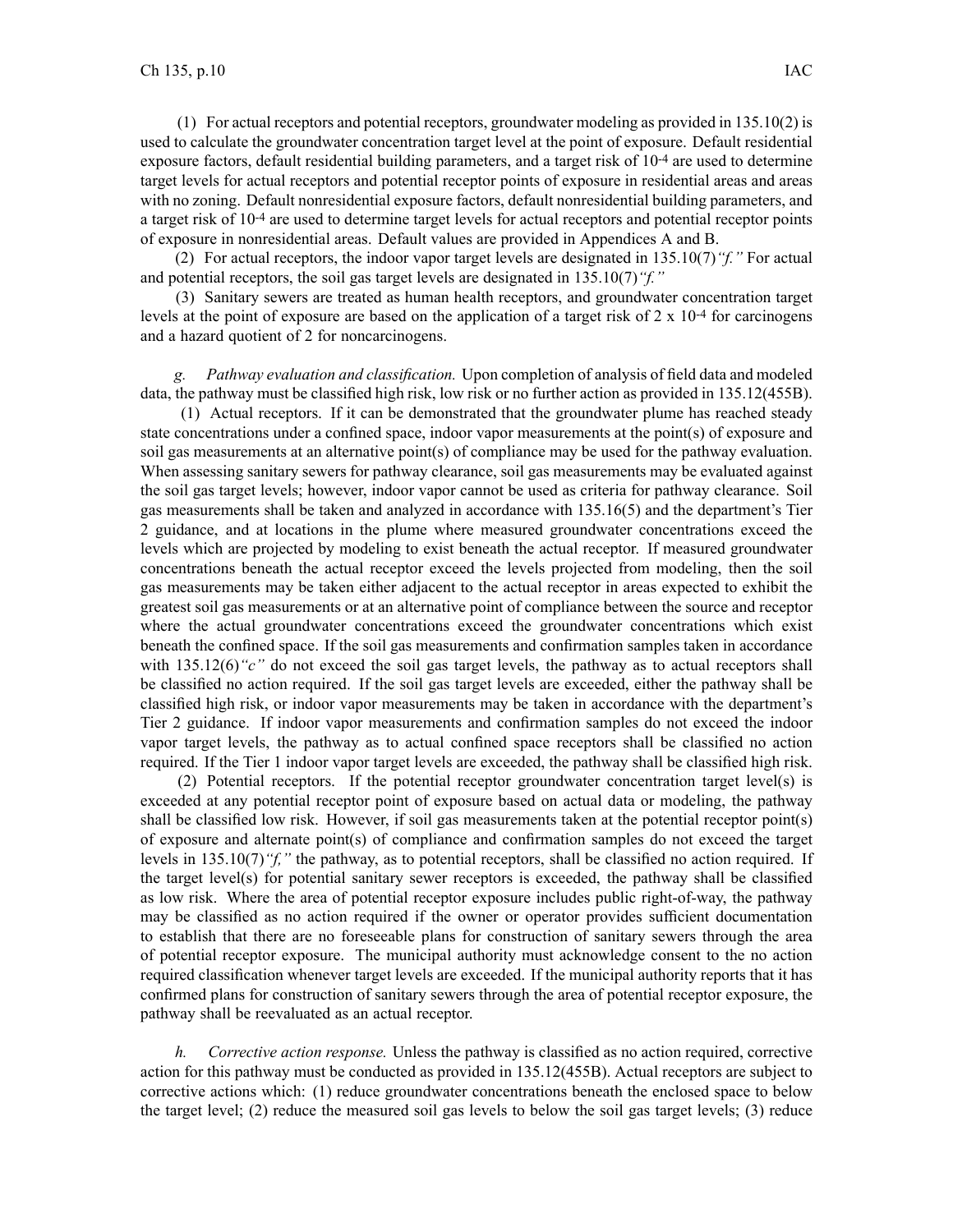the indoor vapor concentrations to below the indoor vapor target level; or (4) reduce the vapor level to below 10 percen<sup>t</sup> of the lower explosive limit (LEL), if applicable. Potential receptors are subject to the monitoring requirements in 135.12(5). Soil vapor monitoring may be conducted in lieu of groundwater monitoring for this pathway. Institutional or technological controls as provided in 135.12(455B) may be used.

*i. Municipal authority notification for potential sewer receptors.* The municipal authority responsible for sewer construction must be notified of the environmental conditions whenever target level(s) is exceeded for potential sanitary sewers. The notification must show the area where groundwater concentrations and soil gas samples exceed target levels. The owner or operator must acknowledge what plans, if any, exist for construction of sanitary sewers through the area of potential receptor exposure.

**135.10(7)** *Soil vapor to enclosed space pathway assessment.*

*a. Pathway completeness.* Unless cleared at Tier 1, this pathway is always considered complete for purposes of Tier 2.

*b. Explosive vapor survey.* If an explosive vapor survey has not been conducted as par<sup>t</sup> of <sup>a</sup> Tier 1 assessment, an explosive vapor survey of enclosed spaces must be conducted during the Tier 2 assessment in accordance with 135.9(6)*"b"* and procedures outlined in the department's Tier 1 guidance.

*c. Confined space receptor evaluation.* Actual and potential receptors are evaluated at Tier 2 for this pathway.

(1) Actual receptors. An existing confined space within 50 feet of the edge of the plume is an actual receptor. For the purpose of Tier 2, <sup>a</sup> confined space is <sup>a</sup> basement in <sup>a</sup> building occupied by humans. Buildings constructed with <sup>a</sup> concrete slab on grade or buildings constructed without <sup>a</sup> concrete slab, but with <sup>a</sup> crawl space are not considered receptors. Sanitary sewers are considered confined space receptors and preferential pathways if an occupied building exists within 200 feet of where the sewer line crosses over or through soil contamination which exceeds the target levels calculated for sewers. The sanitary sewer includesits utility envelope. The point of exposure isthe receptor and points of compliance include the locations where target level measurements may be taken as provided in paragraphs *"f"* and *"g."*

(2) Potential receptors. Potential receptors are confined spaces that do not presently exist but could exist in the future. Areas where soil concentrations are greater than the Tier 1 level applicable to residential areas or alternative target levels for nonresidential areas as specified in paragraph *"f"* are considered potential receptor points of exposure. Potential receptors are evaluated and target levels established based on the current zoning. An area with no zoning is considered residential. The potential receptor point of exposure is <sup>a</sup> point of compliance.

*d.* Owners and operators may be required to address vapor inhalation hazards in occupied spaces other than confined spaces as defined in these rules when evidence arises which would give the department <sup>a</sup> reasonable basis to believe vapor hazards are presen<sup>t</sup> or may occur.

*e. Plume definition.* The soil plume must be defined to the Tier 1 level for this pathway unless vapor measurements taken at the area(s) with the maximum levels of soil contamination do not exceed the soil gas target level in 135.10(7)*"f."* If soil gas measurements taken from the area(s) of maximum soil concentration do not exceed target levels, confirmation sampling must be conducted in accordance with  $135.12(6)$  "c" prior to proposing a no action pathway classification.

*f. Target levels.* Target levels can be based on soil concentrations, soil gas measurements, and indoor vapor measurements as provided below:

(1) For actual receptors, the soil concentration target level is the Tier 1 level. For potential receptors, the soil concentration target level for residential areas and areas with no zoning is the Tier 1 level. For areas zoned nonresidential, the target level is calculated using the default nonresidential exposure factors and building parameters from Appendix A and <sup>a</sup> target risk of 10-4 .

(2) The following indoor vapor target levels apply to actual receptors other than sanitary sewers and the soil gas target levels apply to all actual and potential receptors. These levels were derived from the ASTM indoor air inhalation and the soil vapor to enclosed space models designated in Appendix A.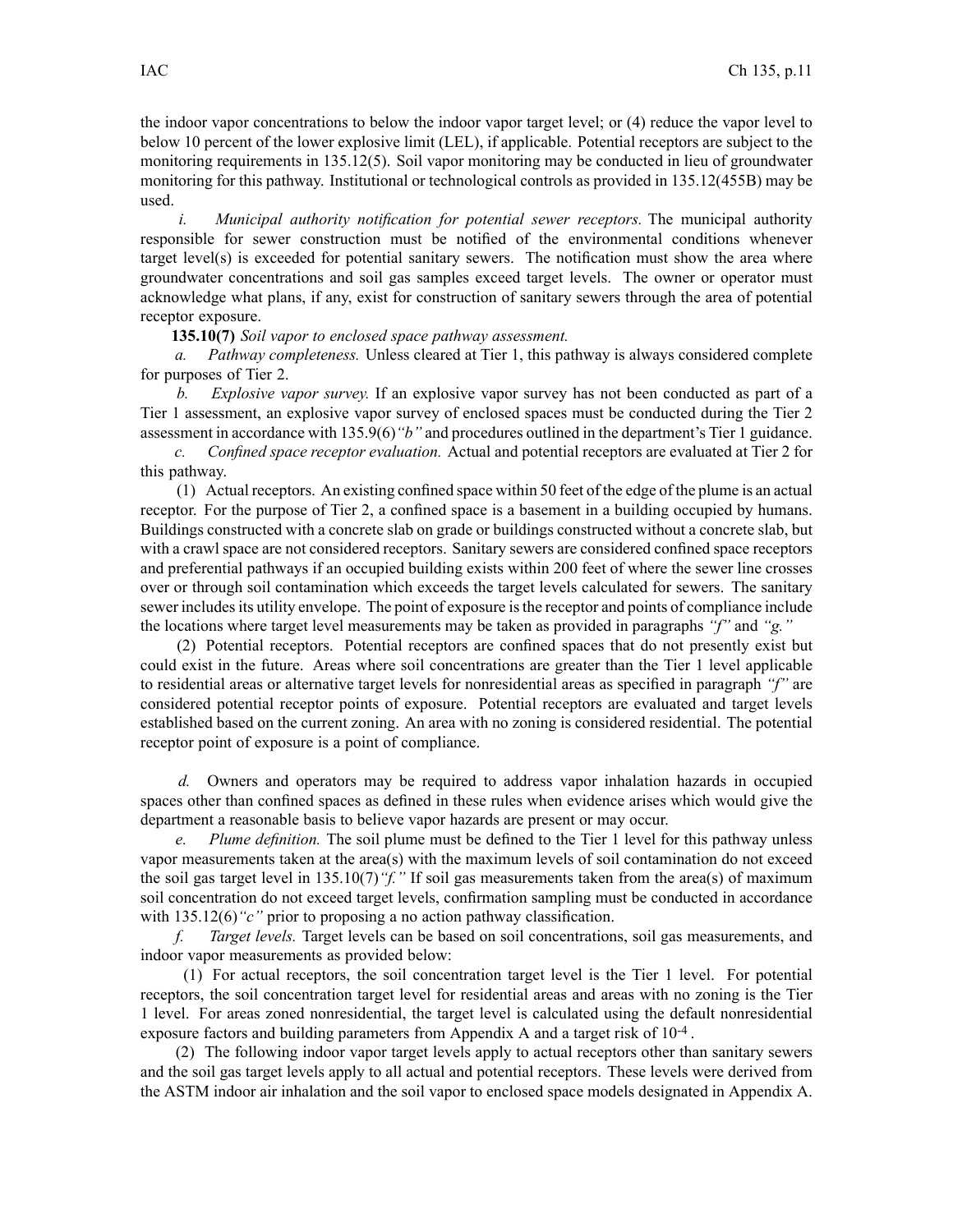|         | Indoor Vapor ( $\mu$ g/m <sup>3</sup> <sub>air</sub> ) | Soil Gas $(\mu g/m^3)$ |
|---------|--------------------------------------------------------|------------------------|
| Benzene | 39.2                                                   | 600,000                |
| Toluene | 555                                                    | 9,250,000              |

(3) Sanitary sewers are treated as human health receptors, and soil concentration target levels at the point of exposure are based on application of <sup>a</sup> target risk of 2 <sup>x</sup> 10-4 for carcinogens and hazard quotient of 2 for noncarcinogens.

# *g. Pathway evaluation and classification.*

(1) Actual receptors. Confined space receptors may be evaluated using soil gas measurements and indoor vapor measurements. When assessing sanitary sewers for pathway clearance, soil gas measurements may be evaluated against the soil gas target levels, however, indoor vapor cannot be used as criteria for pathway clearance. Soil gas measurements shall be taken adjacent to the actual receptor or at an alternative point of compliance between the source and receptor such as the property boundary, and in accordance with 135.16(5) and the department's Tier 2 guidance. If the soil gas measurements and confirmation samples taken in accordance with 135.12(6)*"c"* do not exceed the soil gas target levels, the pathway as to actual receptors shall be classified no action required. If the soil gas target levels are exceeded, either the pathway shall be classified high risk, or indoor vapor measurements may be taken in accordance with the department's Tier 2 guidance. If indoor vapor measurements and confirmation samples do not exceed the indoor vapor target levels, the pathway as to actual receptors shall be classified no action required. If the indoor vapor target levels are exceeded, the pathway shall be classified high risk.

(2) Potential receptors. If the potential receptor target level(s) based on soil concentrations is exceeded at any potential receptor point of exposure, the pathway shall be classified low risk. However, if soil gas measurements taken at the potential receptor point(s) of exposure and alternate point(s) of compliance and confirmation samples do not exceed the target levels in paragraph *"f,"* the pathway shall be classified no action required as to potential receptors. If the target level(s) for potential sanitary sewer receptors is exceeded, the pathway shall be classified as low risk. Where the area of potential receptor exposure includes public right-of-way, the pathway may be classified as no action required if the owner or operator provides sufficient documentation to establish that there are no foreseeable plans for construction of sanitary sewers through the area of potential receptor exposure. The municipal authority must acknowledge consent to the no action required classification whenever target levels are exceeded. If the municipal authority reports that it has confirmed plans for construction of sanitary sewers through the area of potential receptor exposure, the pathway shall be reevaluated as an actual receptor.

*h. Corrective action response.* Unless the pathway is classified as no action required, corrective action for this pathway must be conducted as provided in 135.12(455B) and in accordance with department Tier 2 guidance. Actual receptors are subject to corrective actions which: (1) reduce the indoor vapor concentrations to below the target level; (2) reduce measured soil gas levels to below the soil gas target levels; and (3) if applicable, reduce the vapor level to below 10 percen<sup>t</sup> of the lower explosive limit (LEL). Potential receptors are subject to monitoring requirements as provided in 135.12(5). Soil vapor monitoring may be conducted in lieu of soil monitoring for this pathway. Institutional or technological controls as provided in 135.12(455B) may be used.

*i. Municipal authority notification for potential sewer receptors.* The municipal authority responsible for sewer construction must be notified of the environmental conditions whenever target level(s) is exceeded for potential sanitary sewers. The notification must show the area where soil concentrations and soil gas samples exceed target levels. The owner or operator must acknowledge what plans, if any, exist for construction of sanitary sewers through the area of potential receptor exposure.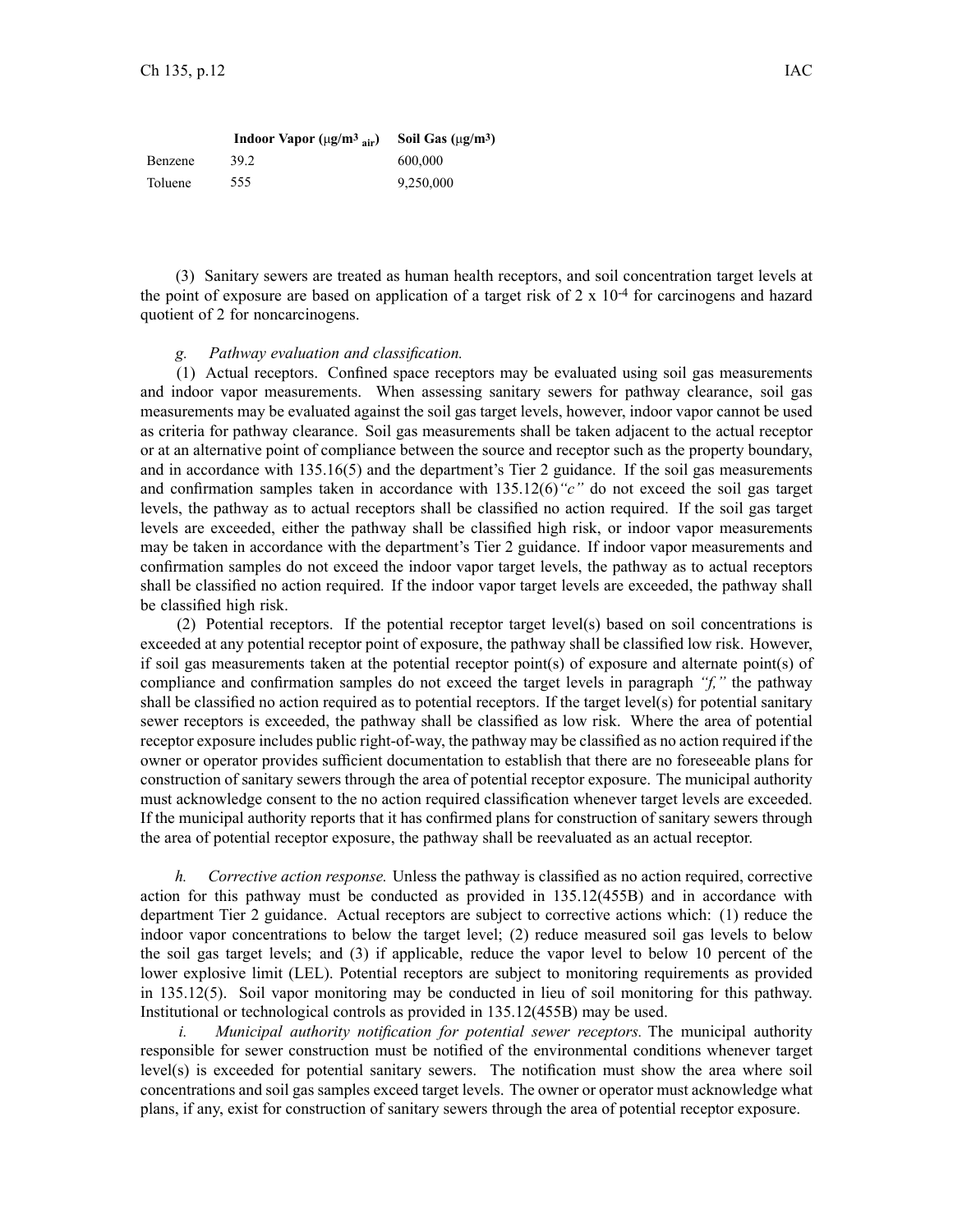### **135.10(8)** *Groundwater to plastic water line pathway assessment.*

*a. Pathway completeness and receptor evaluation.*

(1) Actual receptors include all plastic water lines where the highest groundwater elevation is higher than three feet below the bottom of the plastic line at the measured or predicted points of exposure. The highest groundwater elevation is the estimated average of the highest measured groundwater elevations for each year. All plastic water lines must be evaluated for this pathway regardless of distance from the source and regardless of the Tier 1 evaluation, if the lines are in areas with modeled data above the SSTL line. If actual data exceeds modeled data, then all plastic water lines are considered actual receptors if they are within <sup>a</sup> distance extending 10 percen<sup>t</sup> beyond the edge of the contaminant plume defined by the actual data.

(2) Potential receptors include all areas where the first encountered groundwater is less than 20 feet deep and where actual data or modeled data are above Tier 1 levels.

(3) The point(s) of exposure is the plastic water line, and the points of compliance are monitoring wells between the source and the plastic water line which would be effective in monitoring whether the line has been or may be impacted by chemicals of concern.

*b. Plume definition.* If this pathway is complete for an actual receptor, the groundwater plume must be defined to the Tier 1 levels, with an emphasis between the source and any actual plastic water lines. The water inside the plastic water lines shall be analyzed for all chemicals of concern.

*c. Target levels.* Groundwater modeling as provided in 135.10(2) must be used to calculate the projected concentrations of chemicals of concern and site-specific target levels. The soil leaching to groundwater pathway must be evaluated to ensure contaminated soil will not cause future groundwater concentrations to exceed site-specific target levels. The target level at the point(s) of exposure is the Tier 1 level.

*d. Pathway classification.* Upon completion of analysis of field data and modeled data, the pathway must be classified high risk, low risk or no further action as provided in 135.12(455B). The water quality inside the plastic water lines is not <sup>a</sup> criteria for clearance of this pathway.

*e. Utility company notification.* The utility company which supplies water service to the area must be notified of all actual and potential plastic water line impacts. If the extent of contamination has been defined, this information must be included in utility company notification, and any previous notification made at Tier 1 must be amended to include this information.

# *f. Corrective action response.*

(1) For actual receptors, unless the pathway is classified as no further action, corrective action for this pathway must be conducted as provided in 135.12(455B). If the concentrations of chemicals of concern in <sup>a</sup> water line exceed the Tier 1 levels for actual receptors for the groundwater ingestion pathway, immediate corrective action must be conducted to eliminate exposure to the water, including but not limited to replacement of the line with an approved nonplastic material.

(2) For potential receptors, upon utility company notification, no further action will be required for this pathway for potential receptors.

# **135.10(9)** *Soil to plastic water line pathway assessment.*

*a. Pathway completeness and receptor evaluation.*

(1) Actual receptors include all plastic water lines within ten feet of the soil plume defined to the Tier 1 level. All plastic water lines must be evaluated for this pathway regardless of distance from the source, if the lines are in areas where Tier 1 levels are exceeded.

(2) Potential receptors include all areas where Tier 1 levels are exceeded.

*b. Plume definition.* The extent of soil contamination must be defined to Tier 1 levels for the chemicals of concern.

*c. Target level.* The point(s) of exposure include all areas within ten feet of the plastic water line. The target level at the point(s) of exposure is the Tier 1 level.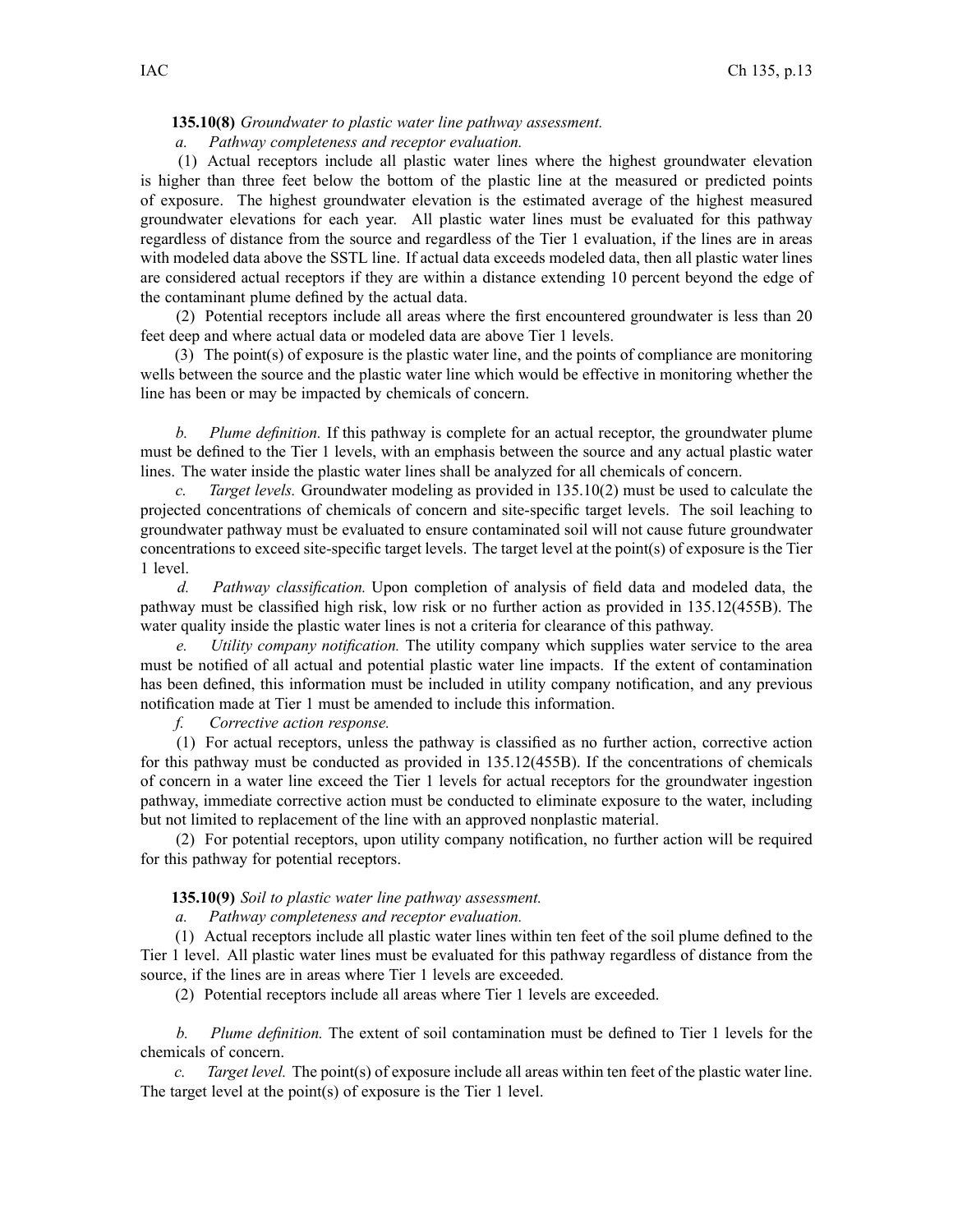*d. Pathway classification.* Upon completion of analysis of field data and modeled data, the pathway must be classified high risk, low risk or no further action as provided in 135.12(455B). Measurements of water quality inside the plastic water lines may be required, but are not allowed as criteria to clear this pathway.

*e. Utility company notification.* The utility company which supplies water service to the area must be notified of all actual and potential plastic water line impacts. If the extent of contamination has been defined, this information must be included in utility company notification, and any previous notification made at Tier 1 must be amended to include this information.

*f. Corrective action response.*

(1) For actual receptors, unless the pathway is classified as no further action, corrective action for this pathway must be conducted as provided in 135.12(455B).

(2) For potential receptors, upon utility company notification, no further action will be required for this pathway for potential receptors.

# **135.10(10)** *Surface water pathway assessment.*

*a. Pathway completeness.* Unless maximum concentrations are less than the applicable Tier 1 levels, this pathway is complete and must be evaluated under any of the following conditions: (1) there is <sup>a</sup> designated use surface water within the modeled groundwater plume or the actual plume as provided in 135.10(2)*"f"* and 135.10(2)*"g"*; or (2) any surface water body which failed the Tier 1 visual inspection as provided in 135.9(10).

*b. Visual inspection.* A visual inspection must be conducted according to 135.9(10)*"c."* If <sup>a</sup> sheen or residue from <sup>a</sup> petroleum-regulated substance is present, soil and groundwater sampling must be conducted to identify the source of the release and to define the extent of the contaminant plume to the levels acutely toxic to aquatic life as provided in 567—subrule 61.3(2).

*c. Receptor evaluation.*

(1) Surface water criteria apply only to designated use segments of surface water bodies as provided in 567—subrules 61.3(1) and 61.3(5). If the surface water body is a designated use segment and if maximum groundwater concentrations exceed applicable surface water criteria, the extent of contamination must be defined as provided in paragraph *"d."* The point of compliance for measuring chemicals of concern at the point of exposure is the groundwater adjacent to the surface water body because surface water must be protected for low flow conditions. In-stream measurements of concentrations are not allowed as <sup>a</sup> basis for no further action.

(2) If the visual inspection indicates the presence of <sup>a</sup> petroleum sheen in <sup>a</sup> general use segmen<sup>t</sup> within 200 feet of the source, as defined in 567—paragraph 61.3(1) "*a*," the segment must be evaluated as an actual receptor. The point of compliance for measuring chemicals of concern at the point of exposure is the groundwater adjacent to the general use segment.

*d. Plume definition.* The groundwater plume must be defined to the surface water criteria levels for designated use segmen<sup>t</sup> receptors and to the acutely toxic levels for general use segmen<sup>t</sup> receptors, with an emphasis between the source and the surface water body.

*e. Target levels.* Determining target levels for this pathway involves <sup>a</sup> two-step process.

(1) Groundwater modeling as provided in 135.10(2) must be used to calculate the projected concentrations of chemicals of concern at the point of compliance. If the modeled concentrations or field data at the point of compliance exceed surface water criteria for designated use segments, an allowable discharge concentration must be calculated. If the projected concentrations and field data at the point of compliance do not exceed surface water criteria, no further action is required to assess this pathway.

(2) The department water quality section will calculate the allowable discharge concentration using information provided by the certified groundwater professional on <sup>a</sup> department form. Required information includes, at <sup>a</sup> minimum, the site location and <sup>a</sup> discharge flow rate calculated according to the department's Tier 2 guidance. The allowable discharge concentration is the target level which must be met adjacent to the surface water body which is the point of compliance.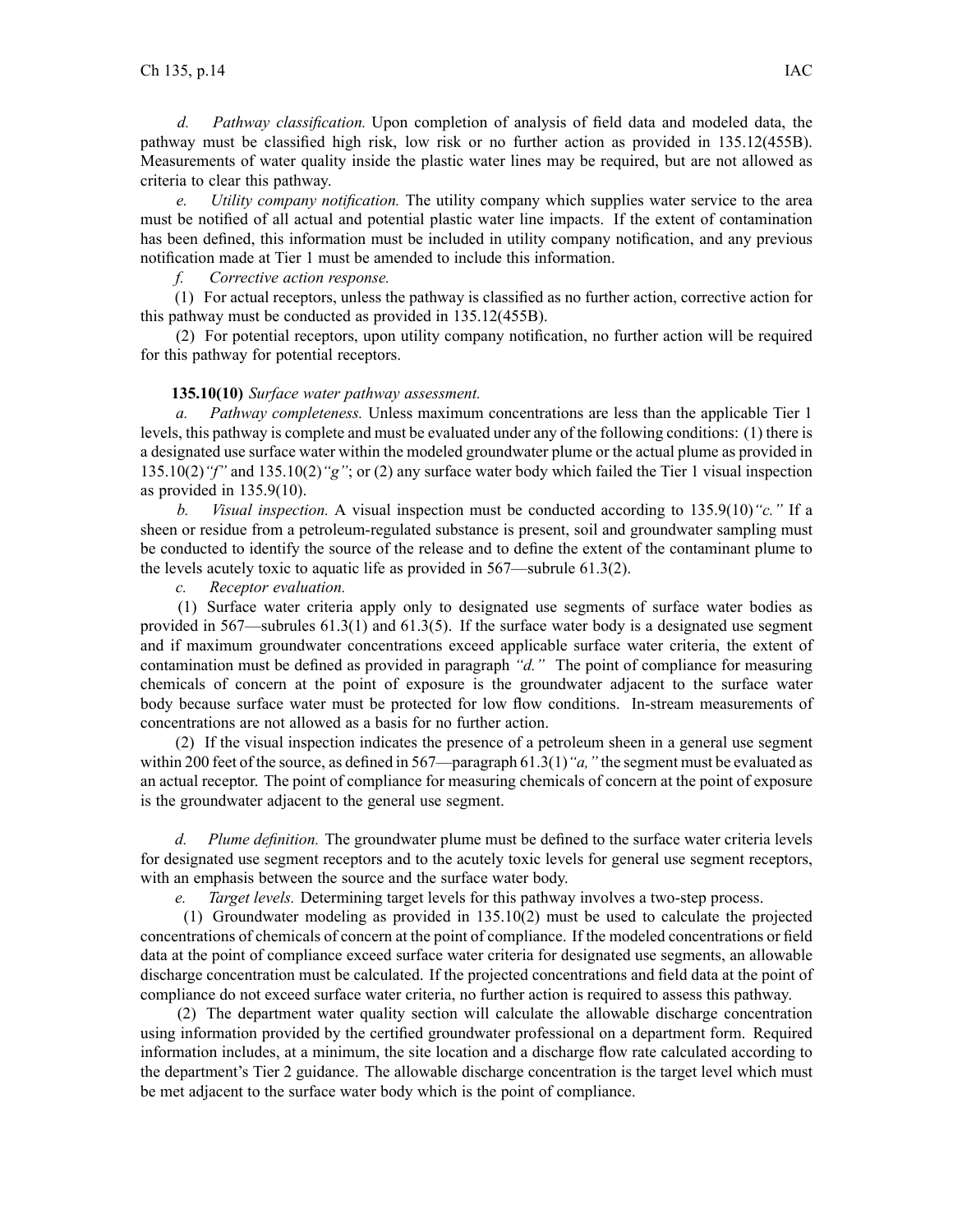(3) The target level at the point of exposure/compliance for general use segments subject to evaluation is the acutely toxic levels established by the department under 567—Chapter 61 and 567—subrule 62.8(2). If the modeled concentrations of field data at the point of exposure/compliance exceed the acutely toxic levels, modeling must be used to determine site classifications and corrective action in accordance with 135.12(455B).

*f. Pathway classification.* Upon completion of analysis of field data and modeled data, the pathway must be classified high risk, low risk or no further action as provided in 135.12(455B).

(1) For general use segments, as defined in 567—subrule 61.3(1), if the groundwater professional determines there is no sheen or residue presen<sup>t</sup> or if the site is not the source of the sheen or residue or if the sheen does not consist of petroleum-regulated substances, no further action isrequired for assessment of this pathway. If <sup>a</sup> petroleum-regulated substance sheen is present, the pathway is high risk and subject to classification in accordance with 135.12(455B).

(2) For designated use segments, as provided in  $567$ —subrules  $61.3(1)$  and  $61.3(5)$ , if projected concentrations of chemicals of concern and field data at the point of compliance do not exceed the target level adjacent to the surface water, and the groundwater professional determines there is no sheen or residue present, no further action is required for assessment of this pathway.

*g. Corrective action response.* Unless the pathway is classified as no further action, corrective action for this pathway must be conducted as provided in 135.12(455B). For surface water bodies failing the visual inspection criteria, corrective action must eliminate the sheen and reduce concentrations to below the site specific target level in accordance with 135.12(455B).

**135.10(11)** *Tier 2 submission and review procedures.*

*a.* Owners and operators must submit <sup>a</sup> Tier 2 site cleanup repor<sup>t</sup> within 180 days of the date the department approves or is deemed to approve <sup>a</sup> Tier 1 assessment repor<sup>t</sup> under 135.9(12). If the owner or operator has elected to conduct <sup>a</sup> Tier 2 assessment instead of <sup>a</sup> Tier 1, or <sup>a</sup> Tier 2 assessment is required due to the presence of free product under 135.7(5), the Tier 2 site cleanup repor<sup>t</sup> must be submitted within 180 days of the date the release was confirmed. The department may establish an alternative schedule for submittal.

*b.* Site cleanup repor<sup>t</sup> completeness and accuracy. A Tier 2 site cleanup repor<sup>t</sup> is considered to be complete if it contains all the information and data required by this rule and the department's Tier 2 guidance. The repor<sup>t</sup> is considered accurate if the information and data are reasonably reliable based first on the standards in these rules and department guidance, and second, on generally accepted industry standards.

*c.* The certified groundwater professional responsible for completion of the Tier 2 site assessment and preparation of the repor<sup>t</sup> must accompany each Tier 2 site cleanup repor<sup>t</sup> with <sup>a</sup> certification as set out below:

I, \_\_\_\_\_\_\_\_\_\_\_\_\_\_\_\_\_\_\_\_\_\_\_\_\_\_\_\_\_\_\_\_\_\_, groundwater professional certification number \_\_\_\_\_\_\_\_\_\_\_\_\_\_\_\_\_\_, am familiar with all applicable requirements of Iowa Code section 455B.474 and all rules and procedures adopted thereunder including, but not limited to, the Department of Natural Resources' Tier 2 guidance. Based on my knowledge of those documents and the information I have prepared and reviewed regarding this site, UST registration number  $\qquad \qquad$ , LUST No.  $\qquad \qquad$  I certify that this document is complete and accurate as provided in 135.10(11) and meets the applicable requirements of the Tier 2 site cleanup report.

Signature

Date

*d. Review.* Unless the repor<sup>t</sup> proposes to classify the site as no action required, the department must approve the repor<sup>t</sup> within 60 days for purposes of completeness or disapprove the repor<sup>t</sup> upon <sup>a</sup> finding of incompleteness, inaccuracy or noncompliance with these rules. If no decision is made within this 60-day period, the repor<sup>t</sup> is deemed to be approved for purposes of completeness. The department retains the authority to review the repor<sup>t</sup> at any time <sup>a</sup> no action required site classification is proposed.